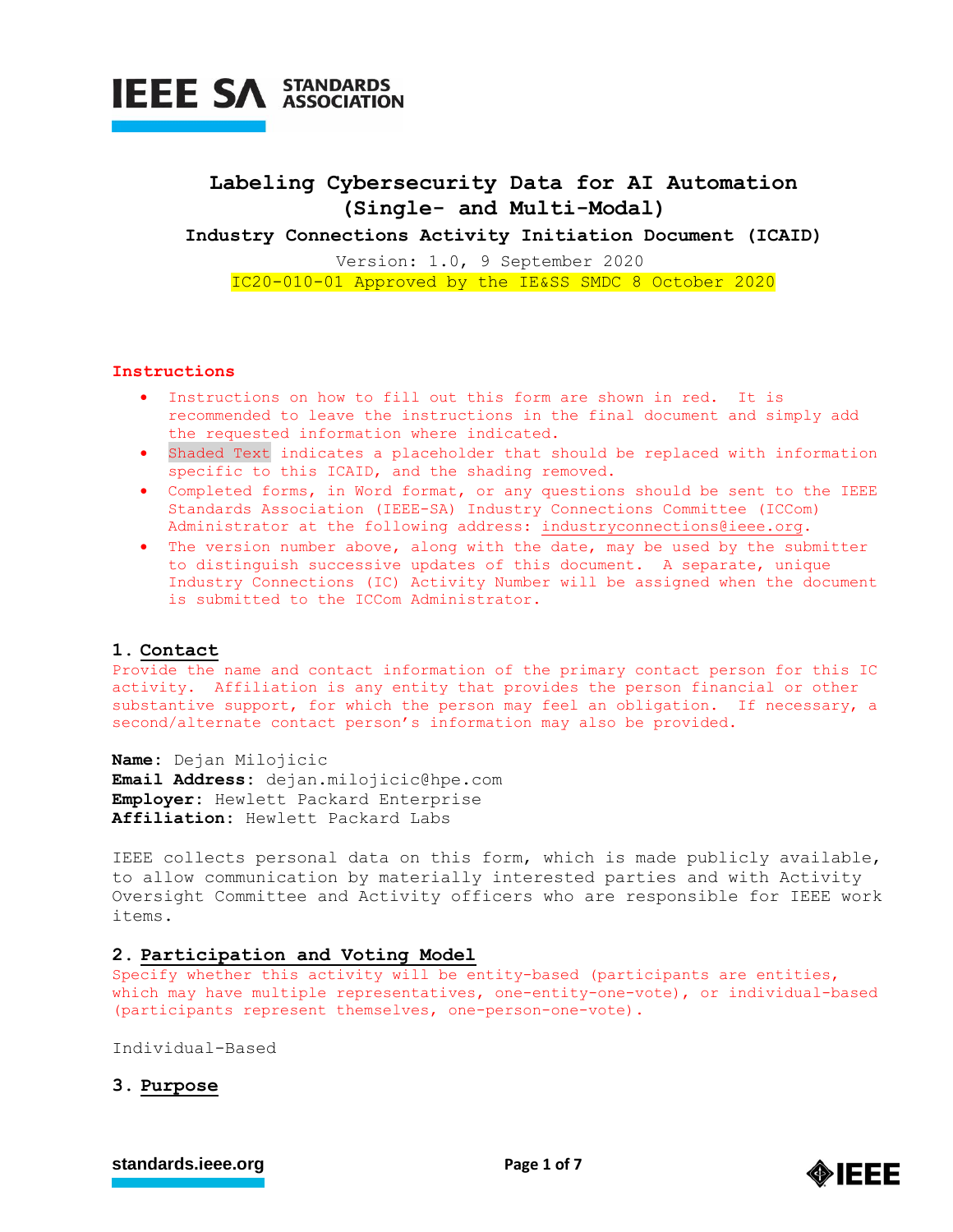#### **3.1 Motivation and Goal**

Briefly explain the context and motivation for starting this IC activity, and the overall purpose or goal to be accomplished.

Cyberanalysts are becoming a bottleneck in analyzing ever increasing amounts of data. Automating cyberanalysts actions using AI can help reduce amounts of work for analysts and thereby reduce time to outcome dramatically, record actions in knowledgebases for training of new cyberanalsts and in general open up the field for new opportunities. As a result, the state of cybersecurity will improve.

IEEE is engaging in running the Grand Challenge of Applying AI/ML to Cybersecurity (see the links provided in Section 3.3, also: <https://ieeexplore.ieee.org/document/8909930>). Running Grand Challenge will enable collecting data and behaviors of actors participating. This data can then be used to train AI.

To effectively use data, requires its labeling, which is the initial focus of standardization in this area.

It is envisioned that this program will bring together industry stakeholders to engage in building consensus on priority issues for standardization activities on these topics, and providing a platform for IEEE thought leadership to industry. The activity will liaise with IEEE-USA and its Grand Challenge initiative to enable collaboration and attract additional participants where there are common interests between the activity and Grand Challenge participants. As standards opportunities are identified, the activity participants will partner with IEEE Societies to place new standards projects that align with Society areas of expertise.

### **3.2 Related Work**

Provide a brief comparison of this activity to existing, related efforts or standards of which you are aware (industry associations, consortia, standardization activities, etc.).

**MITRE STIX/TAXII**: it is part of OASIS, one of the largest technical committees in history (299 members as of last year), with broad participation (Multi-nationals, start-ups, universities, government agencies, consultants) and representatives from many industries (Financial services, healthcare, software, research, public sector).

STIX stands for Structured Threat Information Expression, it is a language for sharing cyber threat intelligence. It is based on JSON and designed for sharing. STIX has RESTful API, which simplifies development of TAXII 2 applications. It supports Domain objects, such as: *Attack Pattern, Campaign, Course of Action, Identity, Indicator, Intrusion Set, Malware, Observed Data, Report, Threat Actor, Tool, Vulnerability*. It observes objects such as: *Artifact, AS, Directory, Domain Name, Email Address, Email Message, File, IPv4 Address, IPv6 Address, MAC Address, Mutex, Network Traffic,* 

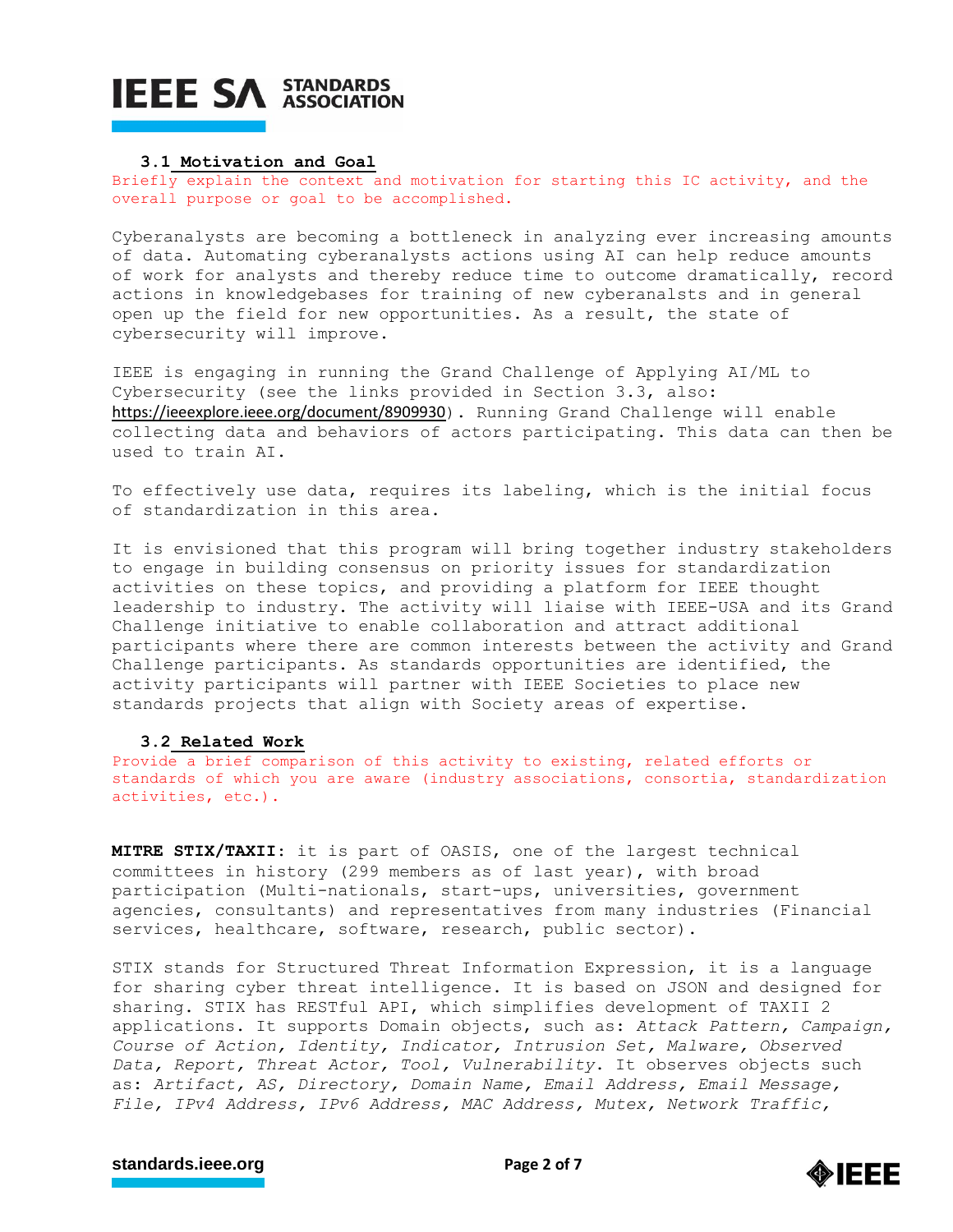*Process, Software, User Account, URL, Windows Registry Key, X.509 Certificate.* More details are available at https://www.oasisopen.org/committees/cti/

TAXII 2: TAXII is an open protocol for the communication of cyber threat information. TAXII enables authenticated and secure communication of cyber threat information across products and organizations. (from: [https://taxiiproject.github.io/taxii2/\)](https://taxiiproject.github.io/taxii2/). It is also part of the OASIS CTITC.

Ontology Working Groups ISO: A big part of the labeling effort is to standardize the process for creating labeling rules which can then be applied automatically to captured data. In order to do this, we will need to translate the knowledge around what the label means and how its applied. One way to do this is by using ontologies to capture the associations between observed data and their meanings. Converting these ontologies to labeling rules requires that the ontologies follow a standard structure and format.

CDF (Based on Elastic Common Schema or ECS): The Common Data format is an attempt within the US government to standardize on a common schema so that the data is structured in a way so that it can be used to train and evaluate AI. Currently, each vendor has their own unique format for logs. This hampers the ability to aggregate the data since something as simple as date is not agreed on.

Enterprise Data Header 2 (EDH2)/Trusted Data Format (TDF): The EDH2/TDF effort is to secure the transport of sensor data across the network. If the data from the sensor is corrupted, delayed, or maliciously changed, it would serious hamper an analyst ability to make decisions. The EDH2/TDF effort is to guarantee that the data was securely transferred from a verified source to its intended destination.

## **3.3 Previously Published Material**

Provide a list of any known previously published material intended for inclusion in the proposed deliverables of this activity.

We had published a report [https://www.ieee.org/content/dam/ieee](https://www.ieee.org/content/dam/ieee-org/ieee/web/org/about/industry/ieee_confluence_report.pdf)[org/ieee/web/org/about/industry/ieee\\_confluence\\_report.pdf](https://www.ieee.org/content/dam/ieee-org/ieee/web/org/about/industry/ieee_confluence_report.pdf) that is high level description of applying AI/ML to Cybersecurity, so we will potentially use some aspects of this paper as an introduction to standard.

We also had published an IEEE Computer paper [\(https://ieeexplore.ieee.org/document/8909930\)](https://ieeexplore.ieee.org/document/8909930), which describes the approach of the grand challenge for which we intend to use standards.

### **3.4 Potential Markets Served**

Indicate the main beneficiaries of this work, and what the potential impact might be.

There are multiple markets, primarily starting from the security community in industry, followed by the benefits to governments agencies, and finally academia for doing research.



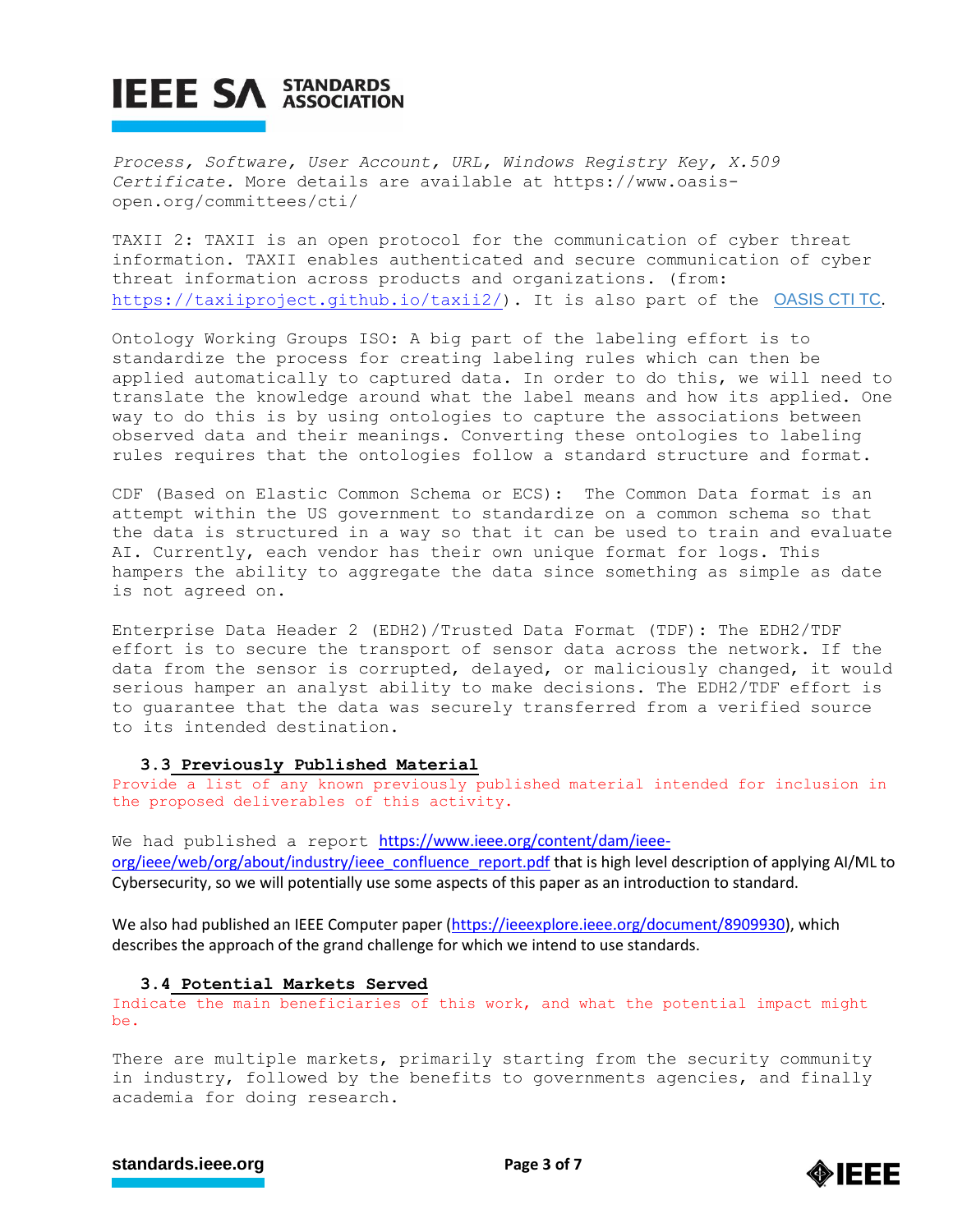

### **3.5 How will the activity benefit the IEEE?**

This activity will enhance IEEE visibility in these key and ground breaking cybersecurity topics. It will allow the development of a vibrant technology industry community, complemented by the high visibility of the IEEE USA Grand Challenge initiative.

There will also be longer term revenue opportunities for IEEE, initially via the Grand Challenge and associated government funding, and longer term through this Industry Connections activity as appropriate opportunities are identified for memberships, funded workshops and associated new products (e.g. education).

### **4. Estimated Timeframe**

Indicate approximately how long you expect this activity to operate to achieve its proposed results (e.g., time to completion of all deliverables).

## **Expected Completion Date:**

09/2022

IC activities are chartered for two years at a time. Activities are eligible for extension upon request and review by ICCom and the IEEE-SA Standards Board. Should an extension be required, please notify the ICCom Administrator prior to the twoyear mark.

### **5. Proposed Deliverables**

Outline the anticipated deliverables and output from this IC activity, such as documents (e.g., white papers, reports), proposals for standards, conferences and workshops, databases, computer code, etc., and indicate the expected timeframe for each.

The initial activity will be to build a cybersecurity industry community of participation during late 2020, and drafting of proposed project activities with associated timelines. It is envisioned that preliminary recommendations, and initiation of new standards proposals can be achieved by mid-2021. This will align well with the Grand Challenge that will run in 2021.

This will be followed by development of schemas for labeling data for cybersecurity, and ensuring compatibility with the standards described above, such as STIX. Consensus on tests for labeling data will also be included.

## **5.1 Open Source Software Development**

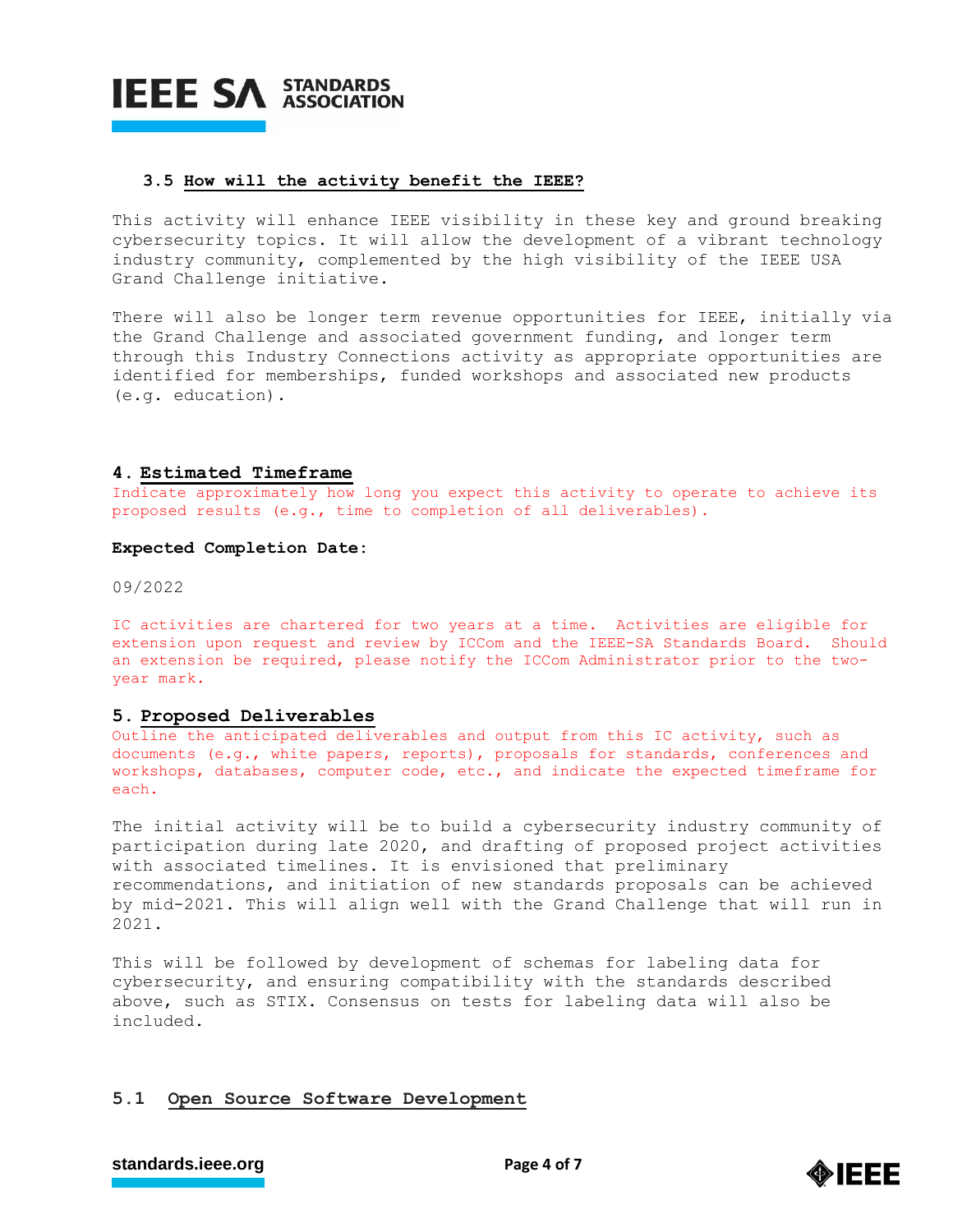*Indicate whether this IC Activity will develop or incorporate open source software in the deliverables. All contributions of open source software for use in Industry Connections activities shall be accompanied by an approved IEEE Contributor License Agreement (CLA) appropriate for the open source license under which the Work Product will be made available. CLAs, once accepted, are irrevocable.*

Will the activity develop or incorporate open source software (either normatively or informatively) in the deliverables?:

Yes, at minimum informatively to analyze labels and work with them.

### **6. Funding Requirements**

Outline any contracted services or other expenses that are currently anticipated, beyond the basic support services provided to all IC activities. Indicate how those funds are expected to be obtained (e.g., through participant fees, sponsorships, government or other grants, etc.). Activities needing substantial funding may require additional reviews and approvals beyond ICCom.

This activity will primarily require the typical Industry Connections activity support provided by SA staff. Any needs for longer term financial support, if identified, will be addressed by a funding plan as necessary (e.g., participation fees, workshop fees, etc.)

It is expected that some of the government sources will sponsor the Grand Challenge, and that aspect will be managed by IEEE USA, with liaison to this IC activity for information exchange and community development.

## **7. Management and Procedures**

#### **7.1 Activity Oversight Committee**

Indicate whether an IEEE committee of some form (e.g., a Standards committee) has agreed to oversee this activity and its procedures.

#### **Has an IEEE committee agreed to oversee this activity?:** No

Note that liaison relationships will be established with IEEE-USA who will oversee the overall effort of Grand Challenge. Liaison relationships will also be established with IEEE Communications Society, IEEE Computer Society and other IEEE societies as they align with anticipated standards needs and recommendations.

If yes, indicate the IEEE committee's name and its chair's contact information.

N/A

**IEEE Committee Name: Chair's Name: Chair's Email Address:**

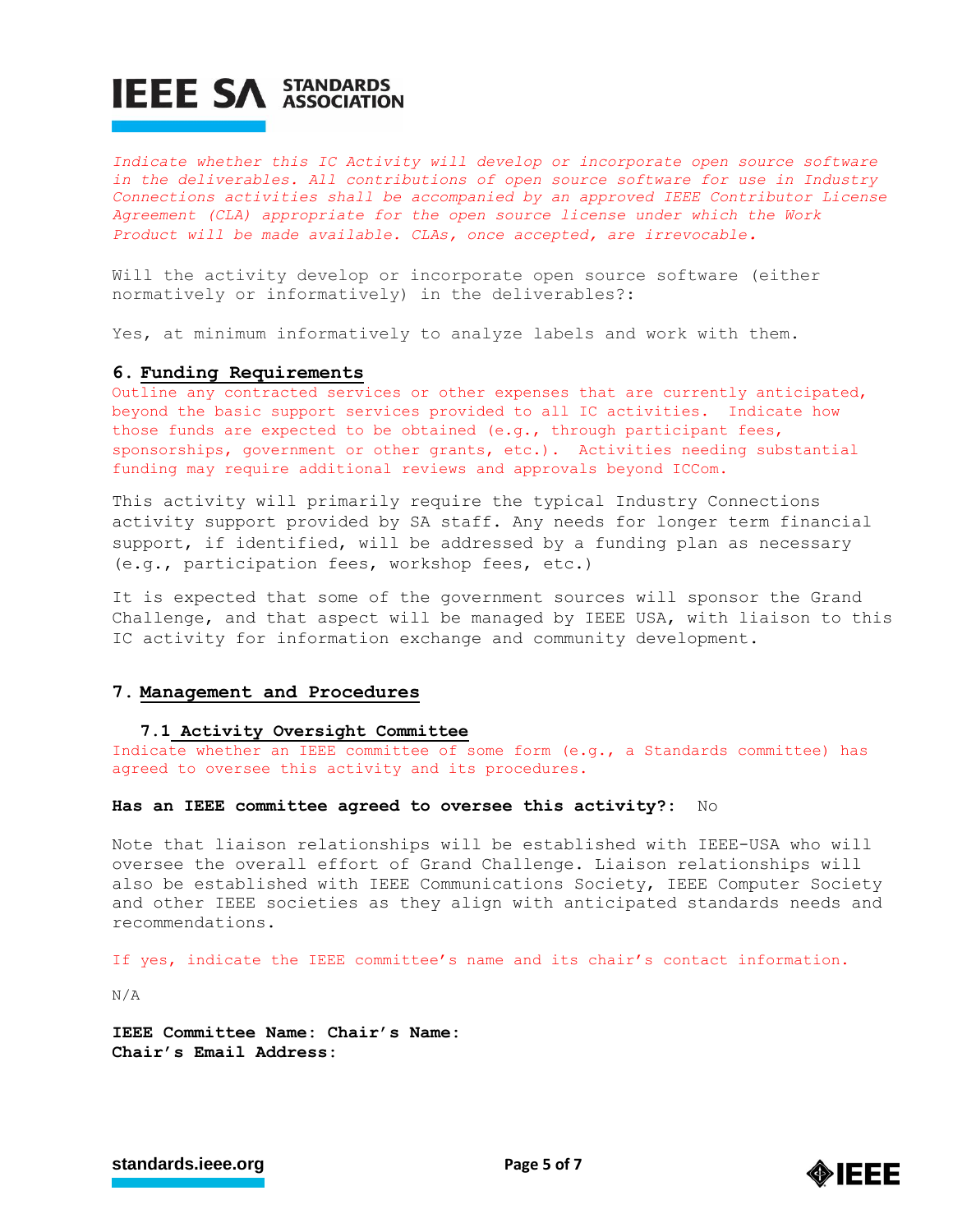IEEE collects personal data on this form, which is made publicly available, to allow communication by materially interested parties and with Activity Oversight Committee and Activity officers who are responsible for IEEE work items.

## **7.2 Activity Management**

If no Activity Oversight Committee has been identified in 7.1 above, indicate how this activity will manage itself on a day-to-day basis (e.g., executive committee, officers, etc).

There will be officers (chair/vice-chair) and/or an executive committee with officers.

### **7.3 Procedures**

Indicate what documented procedures will be used to guide the operations of this activity; either (a) modified baseline *Industry Connections Activity Policies and Procedures,* (b) Standards Committee policies and procedures accepted by the IEEE-SA Standards

Board, or (c) Working Group policies and procedures accepted by the Working Group's Standards Committee. If option (a) is chosen, then ICCom review and approval of the P&P is required. If option (b) or (c) is chosen, then ICCom approval of the use of the P&P is required.

The activity will use the modified baseline Industry Connections P&Ps

## **8. Participants**

#### **8.1 Stakeholder Communities**

Indicate the stakeholder communities (the types of companies or other entities, or the different groups of individuals) that are expected to be interested in this IC activity, and will be invited to participate.

Government agencies, e.g., DHS, NSA, NREL Industry, e.g., Hewlet Packard Enterprise, Academia, e.g., GaTech

#### **8.2 Expected Number of Participants**

Indicate the approximate number of entities (if entity-based) or individuals (if individual-based) expected to be actively involved in this activity.

20

#### **8.3 Initial Participants**

Provide a number of the entities or individuals that will be participating from the outset. It is recommended there be at least three initial participants for an entity-based activity, or five initial participants (each with a different affiliation) for an individual-based activity.

Use the following table for an entity-based activity:

| Entity | Primary Contact | Additional      |  |
|--------|-----------------|-----------------|--|
|        |                 | Representatives |  |